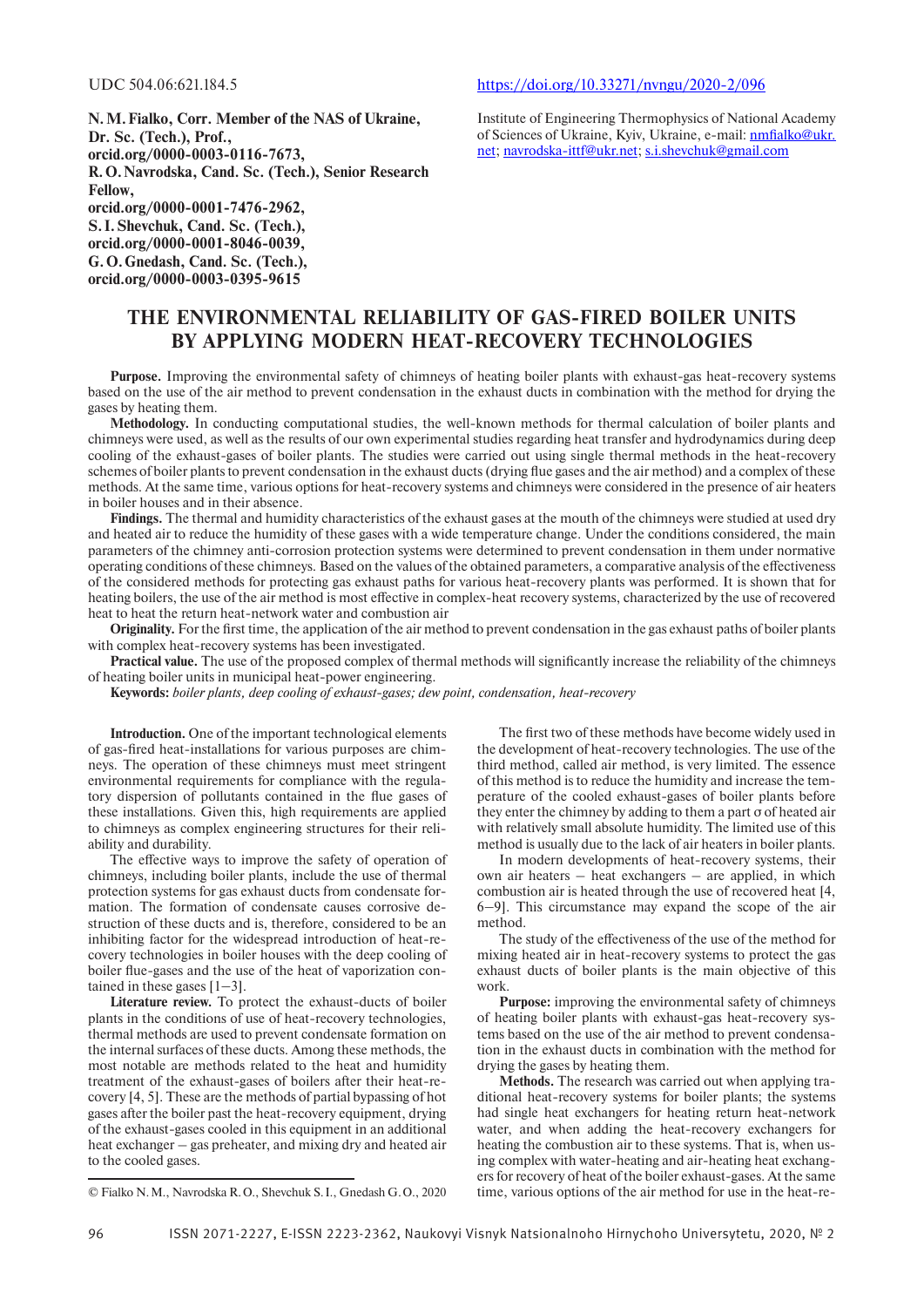covery circuits were considered, namely: in the presence and absence of heaters in the boiler house. In the second variant, for predrying the exhaust-gases air heated by recovering the heat of the exhaust-gases of the boiler was used. Figs. 1, 2 show schematic circuits of boiler plants equipped with appropriate heat-recovery systems.

In the first of the above schemes, the air heated in the air heater of the boiler room is used to dry the exhaust-gases, and in the second scheme the corresponding thermal and humidity treatment of these gases can be carried out using one (air) or two thermal methods (Air method and gas predrying in the exhaust-gas heater). In this case, the air method is implemented by adding the air heated in the heat-recovery system itself, to the cooled exhaust-gases. The required level of mixing air and heating gases is determined by the conditions of their cooling in the exhaust ducts and chimney.

In order to determine the effectiveness of using these thermal methods to prevent the formation of condensate in the gas exhaust ducts under different boiler operation modes during the heating period for the above schemes, the flue gas dew point temperatures  $t_d$  and the surface  $t_s$  in the most vulnerable area of the duct – the mouth of the chimney, were calculated. At that, brick and metal chimneys and working conditions of the boilers were considered, in which, when their power load drops to 50 % of the nominal, the corresponding number of boilers is transferred to the nominal mode while their total number decreases. In the calculations, the operating parameters of the KSVa-2.0G (КСВ-2,0Г) boiler were used, which corresponded to the heat schedule of the heating system with the calculated temperature  $t_{ch} = -20$  °C and the temperature difference of the heat carrier 70‒95 °C (Table 1).

To assess the effectiveness of the thermal method, the criterion  $\gamma$  was used, which is determined by the formula

$$
\gamma = Q_m / Q_{hr} \cdot 100 \%, \qquad (1)
$$

where  $Q_m$  is thermal power required to implement the method;  $Q_{hr}$  is heat power of heat-recovery system.



*Fig. 1. Schematic circuit of a boiler plant with usage air method to prevent the formation of condensate in the exhaust duct at using a water heat-recovery exchanger:*

*1 – boiler; 2 – water heat-recovery exchanger; 3 – chimney; 4 – exhauster; 5 – condensate collector*

### Initial data

| Parameter name                                                                                   | Value         |
|--------------------------------------------------------------------------------------------------|---------------|
| Boiler heating capacity, MV                                                                      | $2.0 - 1.0$   |
| Excess air ratio                                                                                 | 1.1           |
| Environment temperatures, °C                                                                     | $-20 - +10$   |
| Return water temperature, °C                                                                     | $70 - 35$     |
| Exhaust-gas temperature, °C                                                                      | $157 - 95$    |
| Exhaust-gas consumption, kg/sec                                                                  | $0.95 - 0.47$ |
| Water consumption, kg/sec                                                                        | 19.4          |
| Air consumption, kg/sec                                                                          | $0.87 - 0.41$ |
| The moisture content of the exhaust-gases at the<br>outlet of the boiler, kg/kg d.g. (dry gases) | 0.135         |
| Air moisture content, kg/kg d.a. (dry air)                                                       | 0.01          |

**Results.** Figs. 3‒4 show the characteristic results of the studies carried out when using a single water heater and mixing air from air heater of a boiler room in the heat-recovery system. The temperature of the mixed air was taken in the practical range of air heating in air heater of the boiler room:  $t_{ab}$  =  $= 150 °C$ .

As can be seen from the above data, the surface temperature at the mouth of the chimney depends significantly on the type of chimney, the mode of operation of the boiler plant during the heating period and the volume of mixed heated air. So for a brick chimney, characterized by relatively high thermal insulation properties of the body, preventing the formation of condensate at the mouth of the chimney during the heating period is provided by mixing heated air with a fraction of σ, which varies from 0 to 12 % depending on the environment temperature  $t_{env}$ . At this, the coefficient of heat consumption for drying the cooled exhaust-gases γ*d* does not exceed 23 %.

As for the metal chimney, as shown by the data obtained, the prevention of condensate formation with mixing fractions  $\sigma$  up to 20 % is realized only in the operating modes of the boilers close to the nominal, which correspond to low environment temperatures  $(t_{env} < -10$  °C). In other modes of operation of the boilers, corrosion protection of chimneys requires significant additional heat consumption ( $\gamma_d > 40\%$ ). When operating metal chimneys in conditions of using heat-recovery technologies in boiler practice, it is effective to enhance the insulating properties of the chimney body by coating it with low thermal conductivity materials [10].

The data presented in Fig. 3 also show that the most dangerous mode of operation of chimneys in terms of condensate



*Fig. 2. Schematic circuit of a boiler plant with usage of air method to prevent the formation of condensate in the exhaust duct at using complex heat-recovery system:*

*1 – boiler; 2 – air heater for mixing; 3, 4 – water and air heaters; 5 – exhaust-gas heater; 6 – chimney; 7 – exhauster; 8 – fan*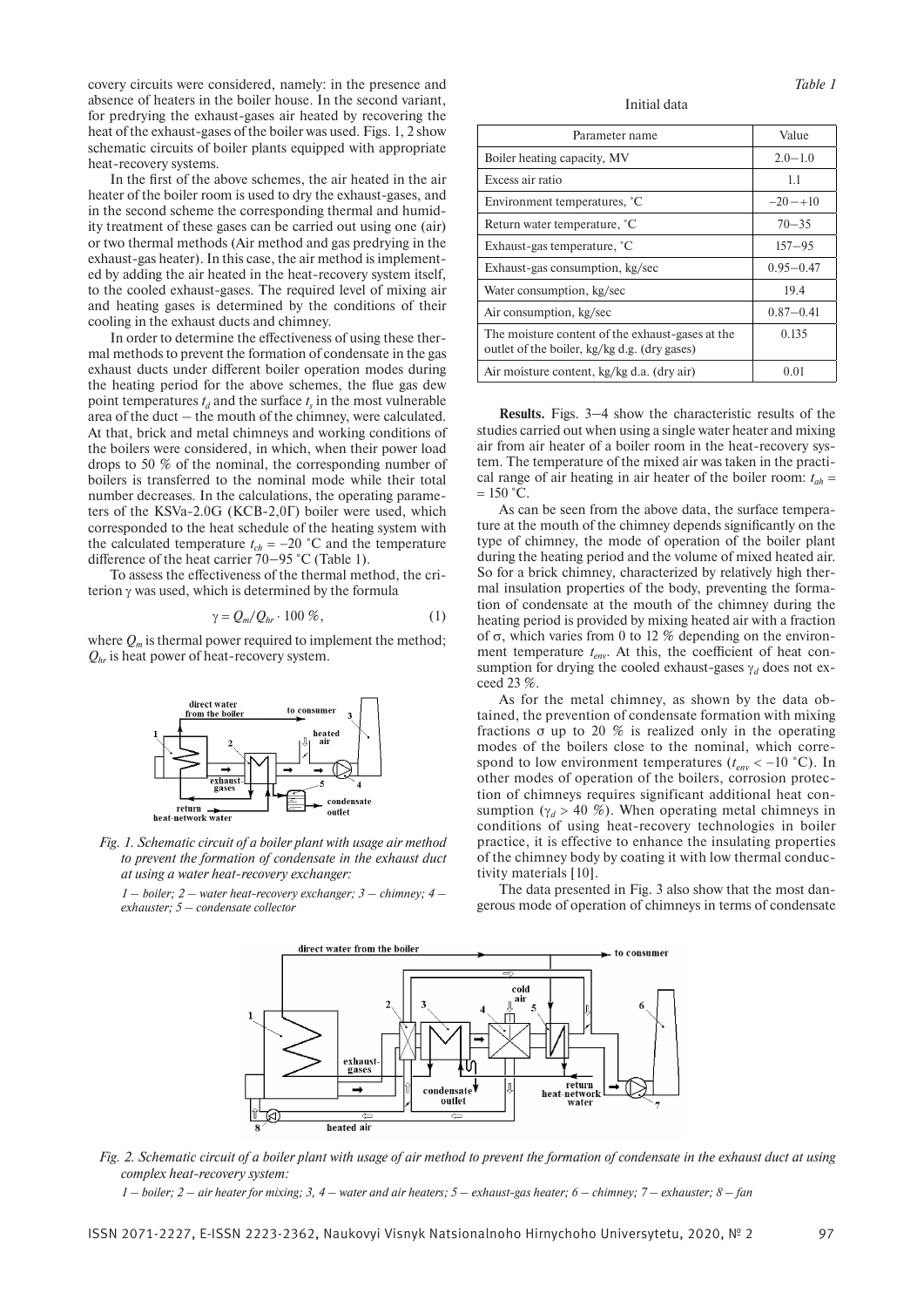

*Fig. 3. The dependence of the temperature of the inner surface*   $t_s$  *at the mouth of the chimney (1–4) and the dew point*  $t_{dp}$ *(5–8) on the ambient temperature at*  $t_{ah} = 150$  *°C,*  $t_{gn} =$ = 160 *°C (exhaust-gas temperature in nominal mode of boiler) for the hot water boiler when using the air method for different values of the mixing air σ:*

*1, 5 ‒* σ = 0 *%; 2, 6 –* 8 *%; 3, 7 –* 12 *%; 4, 8 –* 20 *%; a ‒ metal chimney; b ‒ brick chimney*



*Fig. 4. The dependence of the ratio of the relative consumption of heat* γ*d for the implementation of the air thermal method on the proportion of mixed air*  $\sigma$  *at*  $t_{ah} = 150$  °C,  $t_{gn} = 160$  °C: *1* – at  $t_{env} = -20$   $^{\circ}C$ ; 2 – -10  $^{\circ}C$ ; 3 – 0  $^{\circ}C$ ; 4 – 10  $^{\circ}C$ 

formation in them is the mode corresponding to the temperature range  $t_{env}$  of the heating period from minus 5 to +10 °C.

Under these conditions, due to a decrease in the heat load of the boilers and the temperature of their exhaust-gases, these gases are deeply cooled in the heat exchange equipment, which requires enhanced measures for their further drainage.

When  $t_{env} < -5$  °C, brick and metal chimneys with heat insulation can be reliably operated without the addition of heated air.

With regard to the results of studies on the effectiveness of the protection of the gas exhaust ducts for the complex heatrecovery system (Fig. 2), two options were considered, as noted. The first concerned the use of only one air method to prevent the formation of condensate, and the second was to jointly apply this method and the method for drying cooled exhaust-gases in an exhaust-gas heater. Research data on dew point temperatures  $t_{dn}$  of gases and surface  $t_s$  in the first version showed its low efficiency. So due to the relatively low temperature (63–96 °C) of the air heated in the heater 2, even at  $\sigma$  = = 100 %, the necessary condition  $t_s > t_{dp}$  was not fulfilled in some operating modes of the boiler. In this case, the coefficient  $\gamma_d$  varied within 20–40 %. Actually, due to the low efficiency of this option, another one was proposed.



*Fig. 5. The dependence of the internal surface temperature*  $t<sub>s</sub>$  *at the mouth of a brick chimney (3, 4) and dew point*  $t_{dp}$  *(1, 2) as a function on the environment temperature tenv when using the air method with a fraction of mixed air*  $\sigma$  = 5  $\%$  (2, *4) and without it (1, 3)*



*Fig. 6. The dependence of the ratio of the relative consumption of heat* γ<sub>*d*</sub> *on the environment temperature t<sub>env</sub> for the implementation of the air thermal method with the proportion of mixed air*  $\sigma$  = 5 % (2) *and without it (1)* 

The results of studies on the effectiveness of preventing the formation of condensate in a brick chimney in the most vulnerable operating temperature range ( $-5$ °C <  $t_{env}$ <  $+5$ °C) for the second variant are shown in Figs. 5, 6.

These data indicate that the use of a complex of thermal methods in these conditions can prevent the formation of condensate in the chimney at significantly lower levels of the coefficient of consumption of heat γ*d* (approximately 1.3 times). At the same time, the proportion  $\sigma$  of the mixed air in the considered range of environment temperatures varies from 0 to 5 %. That is, for some environment temperatures during the heating period, the heat-recovery system can be used without admixture heated air.

At the same time, in the boiler plant, the flow of heated combustion air increases by the fraction  $\sigma$ , respectively, the effect of heat-recovery of the boiler exhaust-gases increases.

When using a metal chimney, the application of the proposed set of methods can also give a close positive result, provided that the pipe body will be insulated.

Thus, when applying the proposed protection system in heat-recovery technologies of boilers, safe operation of chimneys is realized.

In addition to observing the environmental reliability of boiler plants by anticorrosive protection of the gas exhaust ducts, the proposed heat-recovery systems are also characterized by additional environmental effects, namely:

- reduction of harmful emissions into the environment due to reduction of fuel consumption by  $4.5-7.0\%$  and dissolution in the condensate of harmful substances formed during its combustion;

- the possibility of beneficial use of condensate formed in the heat-recovery system in the amount of  $45-115$  kg/h per 1 MW of boiler thermal power, to recharge heating networks. This circumstance provides a reduction in the consumption of natural water resources in heat supply systems.

#### **Conclusions.**

1. The analysis of the effectiveness of the application of air method to improve the environmental reliability of chimneys of heating boilers and preventing the formation of condensate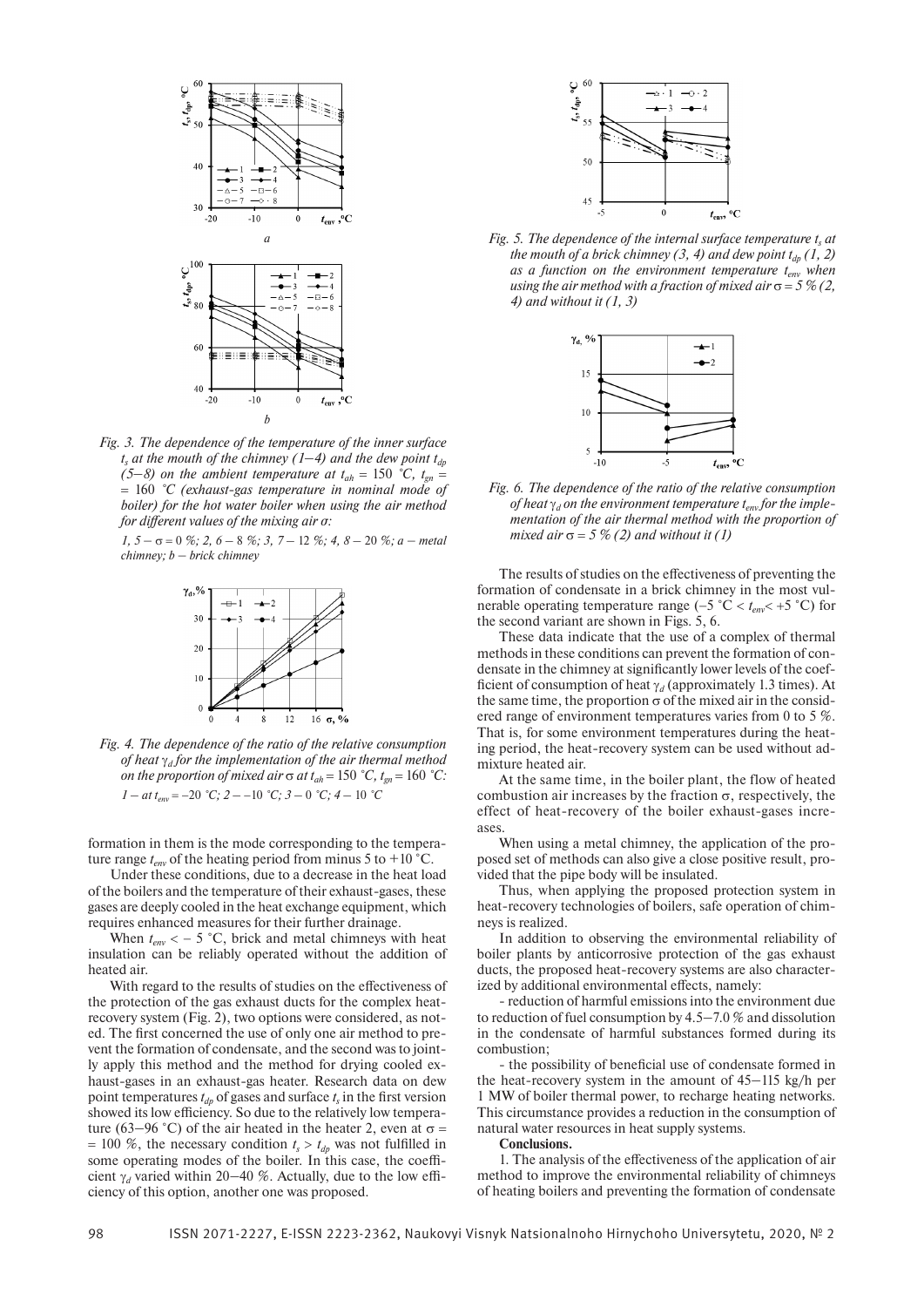in them in the conditions of usage of modern heat-recovery technologies are performed.

2. The necessary conditions for the anticorrosion protection of chimneys for various heat-recovery systems and the temperature of the admixed air are determined.

3. The main environmental aspects of the application of heat-recovery technologies for boiler plants are indicated.

The work was carried out under the project R 5.6 "Extension of the resource of elements of heat-recovery plants and chimneys of gas-fired boiler units using polymer micro- and nanocomposites" of the target research program of the National Academy of Sciences of Ukraine "Reliability and Durability of Materials, Structures, Equipment and Structures" (Resource-2), approved Resolution of the Presidium of the NAS of Ukraine dated December 16, 2015 No. 293.

#### **References.**

**1.** Varnashov, V.V., Kiselyov, K.A., & Grebnov, V.S. (2016). Astudy on operation modes of brick chimneys in operation. *Vestnik Ivanovskogo gosudarstvennogo energeticheskogo universiteta*, (1), 18-26. <https://doi.org/10.17588/2072-2672.2016.1.018-026>. **2.** Ibragimov, E., & Cherkasov, S. (2018). Improving the efficiency of power boilers by cooling the flue gases to the lowest possible temperature under the conditions of safe operation of reinforced concrete and brick chimneys of power plants. In *MATEC Web of Conferences* (Vol. 245, p. 07014). EDP Sciences. [https://doi.org/10.1051/matecconf/201824507014.](https://doi.org/10.1051/matecconf/201824507014)

**3.** Pisarek, Z. (2019). Failure of a steel boiler chimney caused by corrosion of the structural shell plate. In *MATEC Web of Conferences* (Vol. 284, p. 09007). EDP Sciences. [https://doi.](https://doi.org/10.1051/matecconf/201928409007) [org/10.1051/matecconf/201928409007](https://doi.org/10.1051/matecconf/201928409007).

**4.** Efimov, A.V., Goncharenko, A.L., Goncharenko, L.V., & Esipenko, T.A. (2017). *Modern technologies of deep cooling of fuel combustion products in boiler plants, their problems and solutions*: monograph. Kharkiv: NTU "KhPI". Retrieved from [http://repository.kpi.kharkov.ua/handle/KhPI-Press/32826.](http://repository.kpi.kharkov.ua/handle/KhPI-Press/32826)

**5.** Fialko, N.M., Navrodska, R.O., Shevchuk, S.I., Presich, G.A., & Gnedash, G.A. (2017). Heat methods for protecting the gas-escape channels of boiler plants when applying heat-recovery technologies. *Naukovyi Visnyk NLTU*, *27*(6), 125-130. [https://doi.org/10.15421/40270625.](https://doi.org/10.15421/40270625)

**6.** Stepanova, A. (2016). Analysis of the application combined heat-recovery systems for water heating and blown air of the boiler installation. *Industrial Heat Engineering*, *38*(4), 38-46. [https://doi.org/10.31472/ihe.4.2016.06.](https://doi.org/10.31472/ihe.4.2016.06)

**7.** Shang, S., Li, X., Chen, W., Wang, B., & Shi, W. (2017). A total heat recovery system between the flue gas and oxidizing air of a gas-fired boiler using a non-contact total heat exchanger. *Applied Energy*, *207*, 613-623. [https://doi.org/10.1016/j.](https://doi.org/10.1016/j.apenergy.2017.05.169) [apenergy.2017.05.169](https://doi.org/10.1016/j.apenergy.2017.05.169).

**8.** Navrodskaya, R., Fialko, N., Gnedash, G., & Sbrodova, G. (2017). Energy-efficient heat recovery system for heating the backward heating system water and blast air of municipal boilers. *Thermophysics and Thermal Power Engineering*, *39*(4), 69-75. [https://doi.org/10.31472/ihe.4.2017.10]( https://doi.org/10.31472/ihe.4.2017.10).

**9.** Ionkin, I.L., Roslyakov, P.V., & Luning, B. (2018). Application of Condensing Heat Utilizers at Heat-Power Engineering Objects. *Thermal Engineering*, *65*(10), 677-690. [https://](https://doi.org/10.1134/S0040601518100038) [doi.org/10.1134/S0040601518100038.](https://doi.org/10.1134/S0040601518100038)

**10.** Yarovoi, S.N. (2016). Evaluation of the technical condition of metal chimneys of the Taganrog Metallurgical Plant OJSC after a long service life. *Naukovyy Visnyk Budivnytstva*, (3), 103-108.

## **Екологічна надійність газоспоживальних котелень при застосуванні сучасних теплоутилізаційних технологій**

## *Н.М.Фіалко, Р.О.Навродська, С. І.Шевчук, Г.О.Гнєдаш*

Інститут технічної теплофізики НАН України, м. Київ, Україна, e-mail: [nmfialko@ukr.net](mailto:nmfialko@ukr.net); [navrodska-ittf@ukr.net;](mailto:navrodska-ittf@ukr.net) [s.i.shevchuk@gmail.com](mailto:s.i.shevchuk@gmail.com)

**Мета.** Підвищення екологічної безпеки димових труб опалювальних котельних установок із системами теплоутилізації димових газів на основі використання повітряного методу запобігання конденсатоутворенню в газовідвідних трактах у комплексі з методом підсушування газів шляхом їх підігрівання.

**Методика.** При проведенні розрахункових досліджень використовувались відомі методики теплового розрахунку котельних установок і димових труб, а також результати власних експериментальних досліджень стосовно теплообміну й гідродинаміки при глибокому охолодженні відхідних газів котельних установок. Дослідження виконувались при застосуванні в теплоутилізаційних схемах котельних установок одиночних теплових методів запобігання конденсатоутворенню в газовідвідних трактах (підсушування димових газів і повітряного методу) та комплексу цих методів. При цьому розглядалися різні варіанти теплоутилізаційних систем і димових труб за наявності в котельнях повітронагрівачів та за їх відсутності.

**Результати.** Досліджувалися тепловологісні характеристики вихідних газів в усті димових труб при використанні для зниження вологості цих газів сухого й нагрітого повітря зі зміною його температури в широких межах. Визначалися в розглянутих умовах основні параметри систем антикорозійного захисту димових труб, що забезпечують відвернення в них конденсатоутворення при нормативних режимах експлуатації цих труб. За значеннями отриманих параметрів виконано порівняльний аналіз ефективності розглянутих методів захисту газовідвідних трактів для різних теплоутилізаційних установок. Показано, що для опалювальних котлів застосування повітряного методу є найбільш ефективним у комплексних теплоутилізаційних системах, що характеризуються використанням утилізованої теплоти для нагрівання зворотної тепломережної води та дуттьового повітря.

**Наукова новизна.** Уперше досліджено застосування повітряного методу запобігання конденсатоутворенню в газовідвідних трактах котельних установок з комплексними системами теплоутилізації.

**Практична значимість.** Використання пропонованого комплексу теплових методів дозволить суттєво підвищити надійність димових труб опалювальних котелень комунальної теплоенергетики.

**Ключові слова:** *котельні установки, глибоке охолодження відхідних газів, точка роси, конденсатоутворення, теплоутилізація*

# **Экологическая надежность газопотребляющих котельных при применении современных теплоутилизационных технологий**

## *Н.М.Фиалко, Р.А.Навродская, С.И.Шевчук, Г.А.Гнедаш*

Институт технической теплофизики НАН Украины, г. Киев, Украина, e-mail: **[nmfialko@ukr.net](mailto:nmfialko@ukr.net)**; [navrodska](mailto:navrodska-ittf@ukr.net)[ittf@ukr.net;](mailto:navrodska-ittf@ukr.net) [s.i.shevchuk@gmail.com](mailto:s.i.shevchuk@gmail.com)

**Цель.** Повышение экологической безопасности дымовых труб отопительных котельных установок с системами теплоутилизации дымовых газов на основе использования воздушного метода предотвращения конденсатообразования в газоотводящих трактах в комплексе с методом подсушивания газов путём их подогрева.